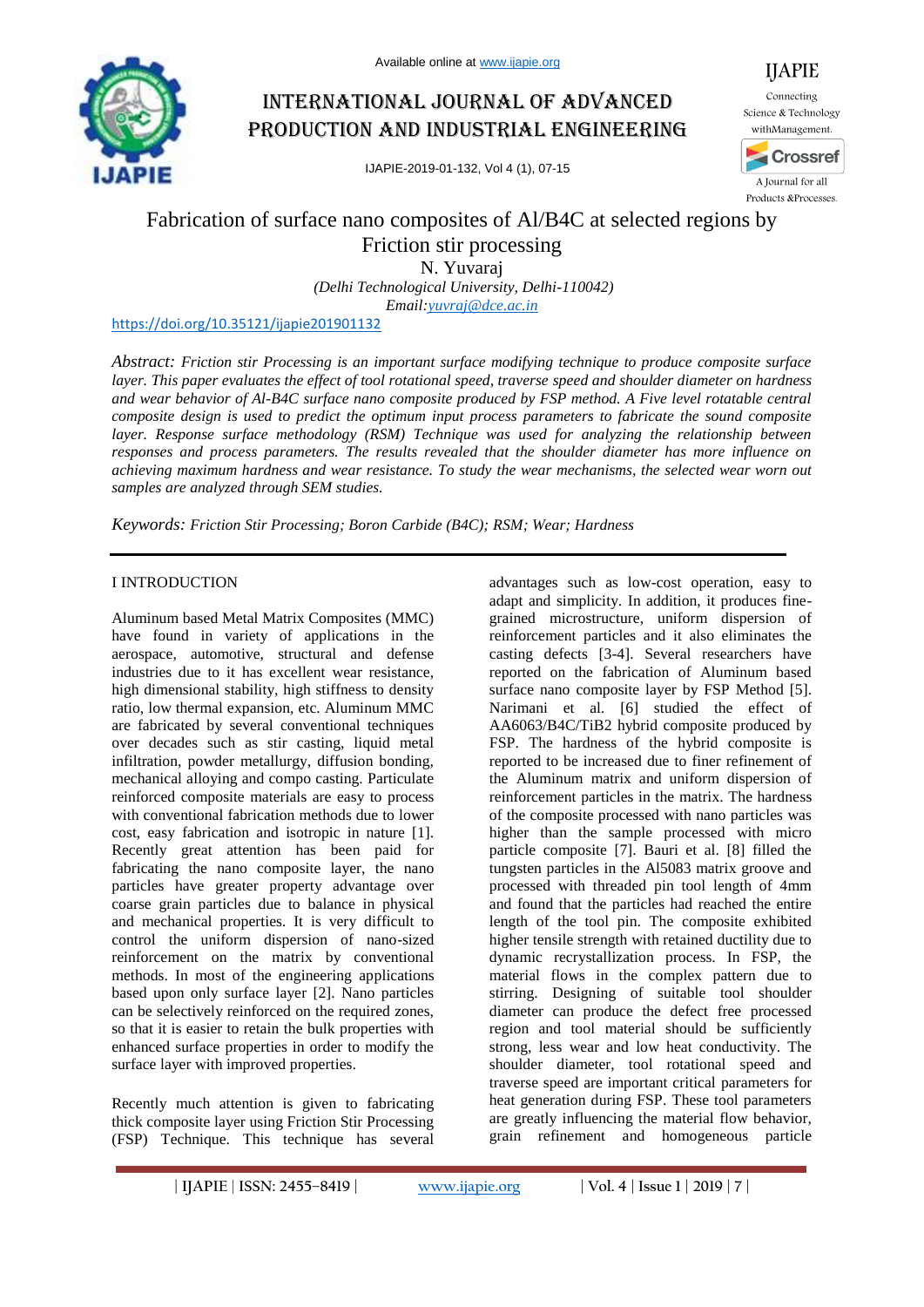# *N. Yuvaraj International Journal of Advanced Production and Industrial Engineering*

distribution on the matrix. Extensive studies have been reported for FSP of composites using different process parameters [9]. However, work on combined effect of tool shoulder, tool rotational speed and traverse speed parameters for producing Al/B4C nano composites is limited. B4C is an excellent reinforcement particle due to its lower density and higher hardness. Al-B4C composites have high stiffness and hardness, and it uses in neutron absorber, structural applications and ballistic applications [10]. The present work is to optimize the FSP process parameters to attain the maximum hardness and minimum wear rate of FSPed Al-B4C surface composite using Response Surface Methodology (RSM).

# II. METHODOLOGY

### *2.1 Response surface methodology*

Response surface methodology (RSM) technique is mostly used for the modeling and analysis of several independent variables influence a dependent variable and is to optimize the response [10]. In the response surface design analysis, the independent variables like  $x_1, x_2, x_3, \dots, x_n$ influence a dependent variable Y or response, and the aim is to optimize the response. The mechanical and wear properties of the FSPed composites are depending upon various factors like tool rotational speed, traverse speed, shoulder diameter, tool pin profile, tool material, tool tilt angle, plunge depth, axial force, etc. These factors can have following type of relationship:

 $Y = \{x_1, x_2, x_3 \cdots x_n\} \pm E_r \cdots \cdots \cdots (1)$ 

The relationship between output variable of response Y and controllable input variables  $(x_1, y_2)$  $x_1, x_2, \dots, x_n$  of n quantitative factors, the function is called response surface or function. The term represents error occurs during experimentation. To optimize the response 'y' the first step is to find an appropriate approximation for the true functional relationship between independent variable and response surface. In this present study, the second order polynomial equation is used for finding the quality characteristic of the composite. The quadratic equation used to represent the response surface Y is given by:

$$
=B_0+\sum B_i x_i+\sum B_{ii}x_i^2+\sum B_{ij}x_i x_j
$$
  
+ E<sub>r</sub>........(2)

*2.2 Identifying important process parameters*  From the literature and preliminary trials work it has been found that many factors affect the mechanical and wear properties of the composite. The various factors are tool rotational speed,

transverse speed, tool shoulder diameter, pin diameter, tool pin profile, tool tilt angle, axial force, number of passes, etc. The major important process parameters such as Rotational speed (N), Transverse speed (S), Shoulder diameter (D) were selected for this study. These parameters influence greatly by the heat generation.

### *2.3 Finding the limits of the process parameter and design matrix*

A large number of preliminary trial runs were conducted to find the upper and lower limits of FSP process parameters, by varying one of the parameters and keeping the other parameters at constant. Typical defects such as tunnel defect, crack, ribbon flash, and surface galling were observed during trial periods. Feasible upper and lower limits of each factor were chosen in such a way that the processed composite should be free from any kind of visible defects. The upper limit and lower limit each factor was coded as 1.682 and -1.682 respectively. The intermediate coded values were estimated from the following equation [12]

$$
= 1.682[2X-(X_{max} + X_{min})]/(X_{max} - X_{min})....(3)
$$

Where Xi is the required coded value of a variable X; and X isany value of the variable from Xmin to Xmax. Xmin is the lower limit of the variable and Xmax is the upper limit of the variable. The three factor five level central composite rotatable design

consisting of 20 sets of coded conditions composed of a full factorial  $2^3=8$ , plus 6 center points and 6 star points [13]. The selected design matrix of the parameters and levels are shown in Table 1. Fig. 1 shows the fabricated FSP tools as per design matrix and Fig. 2 shows the dimensions of the tool.

# *2.4 Fabrication of composite as per design matrix*

Al 5083-O rolled plates of 8mm thickness with a chemical composition of 4.1%Mg, 0.06%Cr, 0.5%Mn, and rest aluminum was used. The substrates were cut into the rectangular size of 200mm x 80mm and a longitudinal groove size of 1mm width and depth 3mm were cut in the middle of the substrate. The nano sized B4C particles size of 30-60nm average and purity of 99.9% were used as reinforcements. The SEM micrograph of B4C nano particles is depicted in Fig. 3. Before filling of reinforcement particles, the grooves were cleaned with acetone. The reinforcement particles were mixed with acetone and filled inside the groove in the form of the slurry. The Aluminum alloy plates were dried inside the oven at  $50^{\circ}$ C for 30 minutes.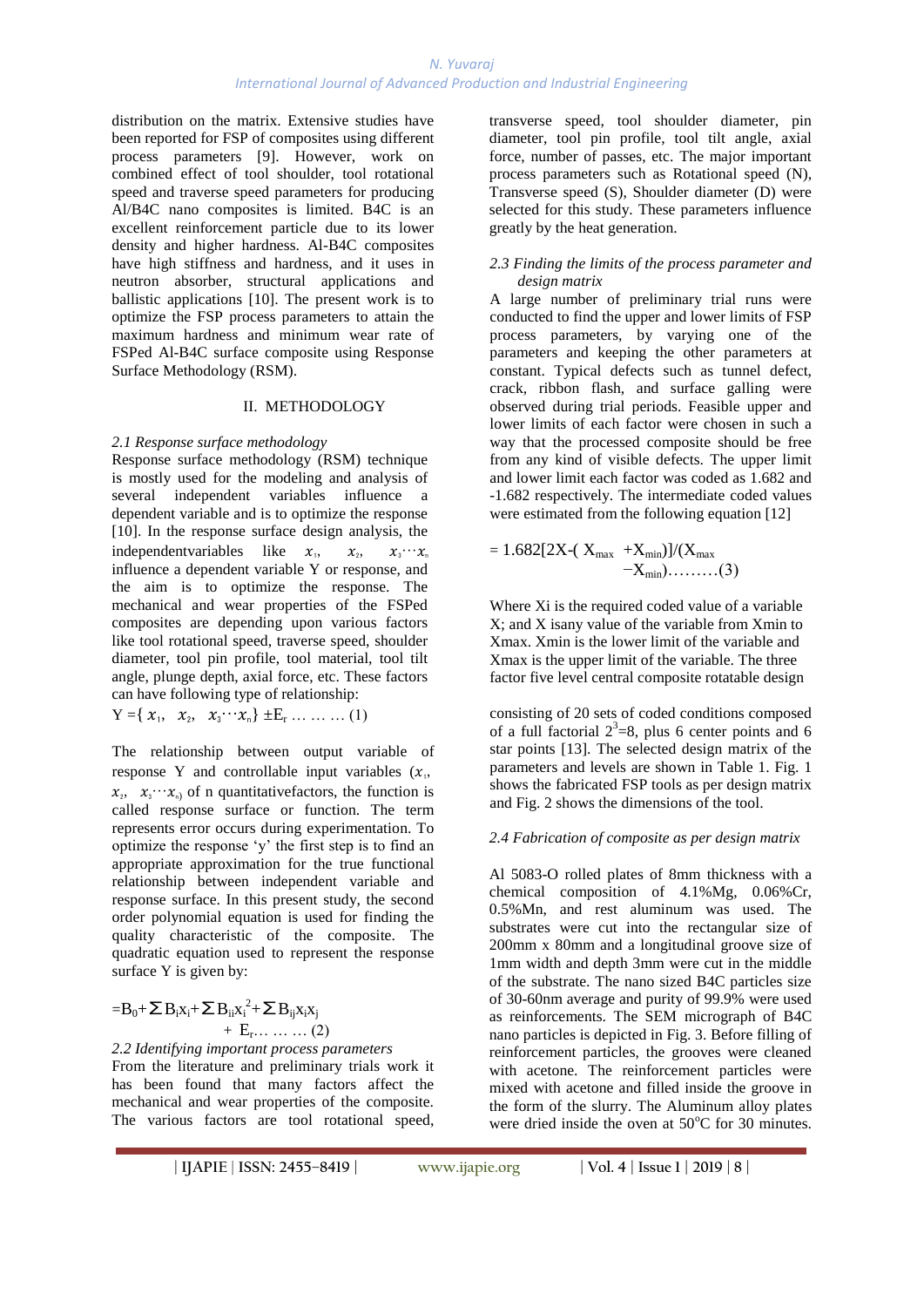# *N. Yuvaraj International Journal of Advanced Production and Industrial Engineering*

The specimens were clamped on the hydraulic fixture of the FSW machine capacity of 11 kW, and 40kN. Fig. 4 shows the FSP experimental setup. To prevent the scattering of the particles during FSP, the groove was closed with a pinless tool having shoulder only and then processed with the tool having a pin. For the fabrication of composites, the hardened H13 tool steel with a cylindrical threaded pin diameter of M6 x1.0mm and pin length of 5mm was used. Tool tilt angle of  $2^{\circ}$  and plunge depth of 0.15mm was considered after the number of preliminary trials.



Fig. 1 Fabricated FSP tools as per design matrix

The number of FSP passes limited to three only and in the second pass tool rotational direction was changed for uniform mixing of the reinforcement particles in the matrix. The cross section of the stir zone was analyzed for its microstructural changes through optical microscopy (OM) and scanning electron microscope (SEM).

# *2.5 Recording of response*

The specimens for hardness testing were extracted from the middle of the stir zone of the cross section of the processed region. The hardness was determined by using microhardness tester at the load of 100g and the dwell period of 10s. For experimental purpose, the average of five hardness values was taken. The wear samples were extracted in the middle of the stir zone of the composite by wire EDM.

Dry sliding wear tests of the composites were carried out using pin and disc tribometer under the following conditions: diameter of wear test specimens = 8mm, counter disc material =  $EN-24$ steel of  $55-58$ HRC, surface roughness of the disc =  $0.2\mu$ m (Ra), Normal load = 30N, Sliding speed = 2 m/s, wear test distance = 2000m. The wear samples were cleaned with acetone before and after the test dried and weighed by electronic weighing balance at anaccuracy of 0.01mg.

The worn-out surfaces of the specimenswere examined by SEM with Energy Dispersive Spectrometer(EDS) to determine the wear mechanism.Fig. 5 shows the typical wear test specimens extracted from the composite region.The design matrix and experimental results of hardness and wear rate are presented in Table 2.



**Fig. 2 Dimensions of the FSP tool**

| Table 1 Process parameters and the levels used in the experiments |  |  |  |  |
|-------------------------------------------------------------------|--|--|--|--|
|-------------------------------------------------------------------|--|--|--|--|

| S.No. | Parameter         | <b>Notation</b> | Unit   | Levels   |     |      |      |         |
|-------|-------------------|-----------------|--------|----------|-----|------|------|---------|
|       |                   |                 |        | $-1.682$ | - 1 |      |      | .682    |
|       | Rotational speed  |                 | rpm    | 579.55   | 750 | 1000 | 1250 | 1420.45 |
|       | Traverse speed    |                 | mm/min | 14.77    | 25  | 40   | 55   | 65.23   |
|       | Shoulder diameter |                 | mm     | 12.95    |     | 18   |      | 23.05   |

**| IJAPIE** | **ISSN: 2455–8419 | www.ijapie.org | Vol. 4 | Issue 1 | 2019 | 9 |**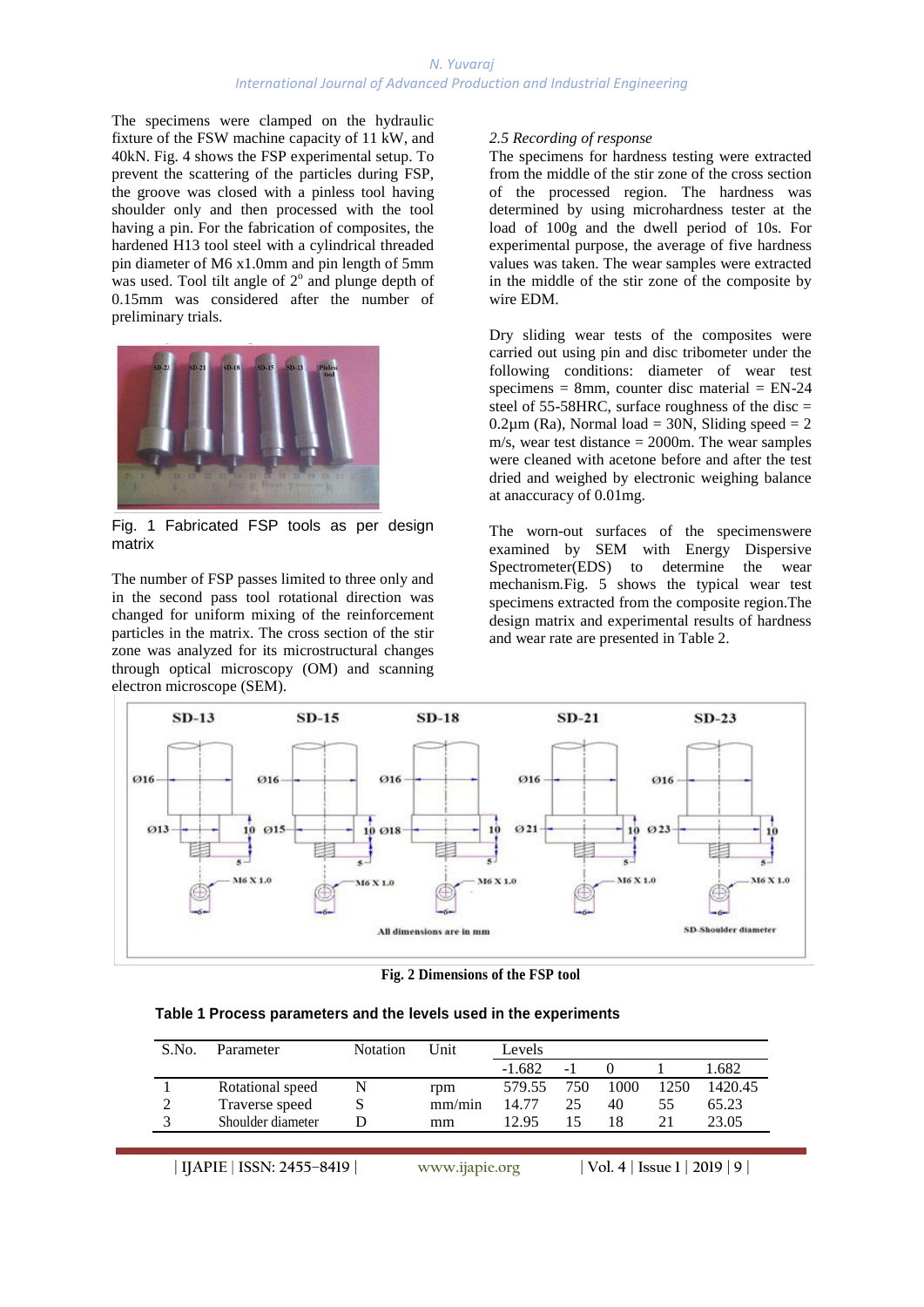

Fig. 3 SEM micrograph of B4C nano particles

| S.No. | <b>FSP process parameters</b> |        |          | <b>Hardness</b><br>Wear rate |         |  |
|-------|-------------------------------|--------|----------|------------------------------|---------|--|
|       | S<br>N<br>D                   |        | (Hv)     | (mg/m)                       |         |  |
| 1     | $-1$                          | -1     | $-1$     | 102.6                        | 0.00281 |  |
| 2     | 1                             | -1     | -1       | 102.8                        | 0.00279 |  |
| 3     | -1                            | 1      | -1       | 105.8                        | 0.00264 |  |
| 4     | 1                             | 1      | -1       | 108.5                        | 0.00256 |  |
| 5     | $-1$                          | -1     | 1        | 106.4                        | 0.00262 |  |
| 6     | 1                             | -1     | 1        | 112.8                        | 0.00241 |  |
| 7     | -1                            | 1      | 1        | 103.6                        | 0.00271 |  |
| 8     | 1                             | 1      | 1        | 112.4                        | 0.00244 |  |
| 9     | $-1.682$                      | 0      | 0        | 102.8                        | 0.00278 |  |
| 10    | 1.682                         | 0      | 0        | 109.2                        | 0.00252 |  |
| 11    | 0                             | -1.682 | 0        | 112.6                        | 0.00244 |  |
| 12    | 0                             | 1.682  | 0        | 113.8                        | 0.00232 |  |
| 13    | 0                             | 0      | $-1.682$ | 101.2                        | 0.00288 |  |
| 14    | 0                             | 0      | 1.682    | 109.8                        | 0.00253 |  |
| 15    | 0                             | 0      | 0        | 124.8                        | 0.00198 |  |
| 16    | 0                             | 0      | 0        | 124.6                        | 0.00198 |  |
| 17    | 0                             | 0      | 0        | 125.2                        | 0.00196 |  |
| 18    | 0                             | 0      | 0        | 124.5                        | 0.00195 |  |
| 19    | 0                             | 0      | 0        | 123.8                        | 0.00197 |  |
| 20    | 0                             | 0      | 0        | 125.2                        | 0.00196 |  |

**Table 2 Design matrix and experimental results**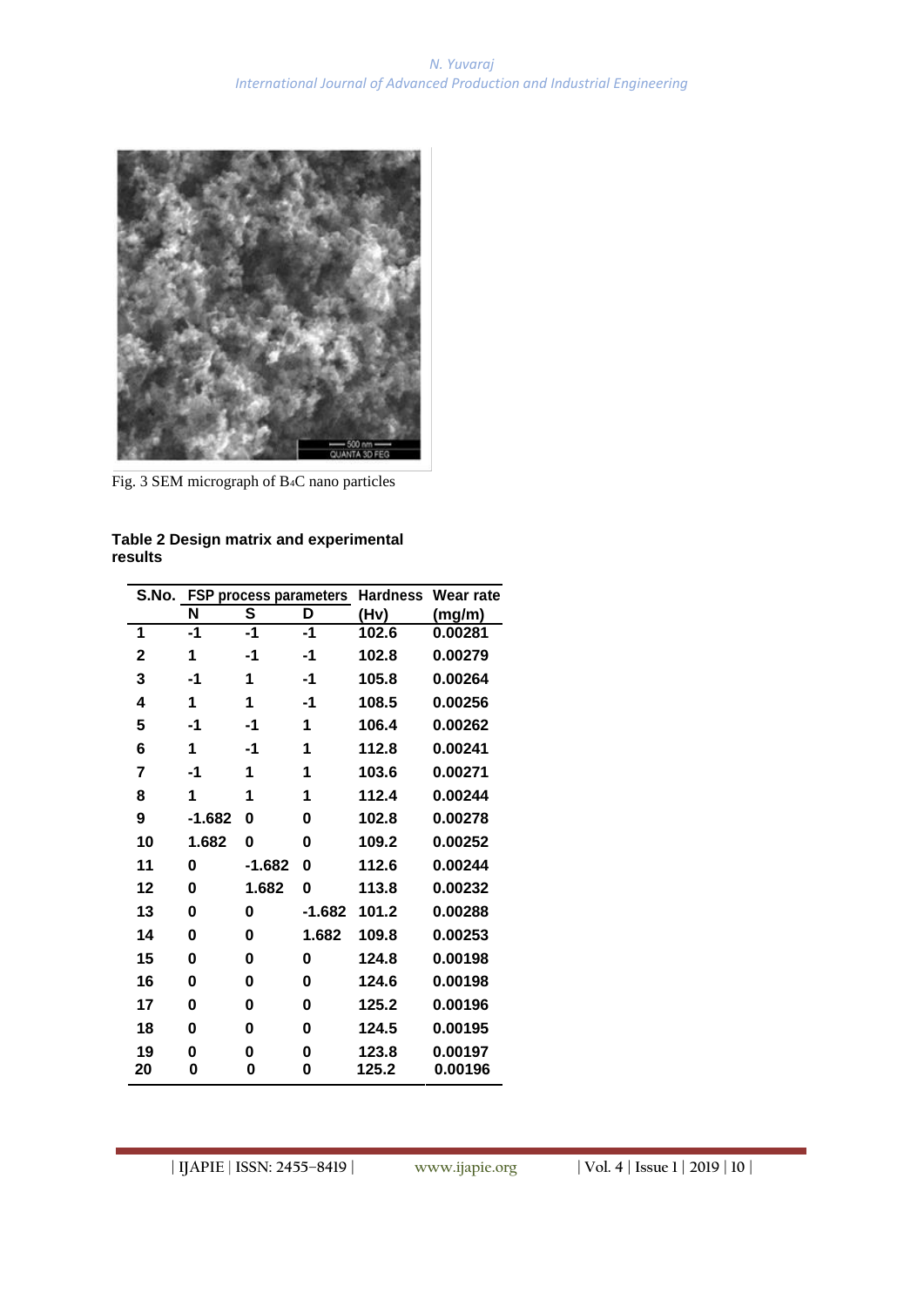| <b>FSP Process parameter Hardness</b> |          |    |                                           |        |         |                           |                        |         |
|---------------------------------------|----------|----|-------------------------------------------|--------|---------|---------------------------|------------------------|---------|
|                                       |          |    | (Hv)                                      |        | Error % |                           |                        | Error % |
| N                                     | S        | D  | <b>Experimental value Predicted Value</b> |        |         | <b>Experimental value</b> | <b>Predicted Value</b> |         |
| -1                                    |          | 0  | 115.3                                     | 115.89 | $-0.50$ | 0.00231                   | 0.002288               | 0.96    |
|                                       | 0        | 0  | 120.9                                     | 120.13 | 0.64    | 0.00216                   | 0.002134               | 1.22    |
| 0                                     | -1       | Ω  | 120.4                                     | 119.99 | 0.34    | 0.00215                   | 0.002149               | 0.21    |
| 0                                     |          | 0  | 120.5                                     | 121.13 | $-0.52$ | 0.00206                   | 0.002077               | $-0.82$ |
| 0                                     | $\bf{0}$ | -1 | 114.9                                     | 115.64 | $-0.63$ | 0.00230                   | 0.002317               | $-0.73$ |
| 0                                     | 0        |    | 120.8                                     | 120.02 | 0.64    | 0.00215                   | 0.002141               | 0.42    |

### **Table 3 Validity test results**

#### *2.6 Development of mathematical model*

The response function is a function of rotational speed (N) rpm,traverse speed (S) mm/min, and shoulder diameter (D) mm.These independent variables are measurable, controllable in the experiments with negligible error which are expressed below  $Y = f(N, S, D)$  … … … … (4)

For the three factors the selected second order polynomial couldbe expressed as

 $Y = B_0 + B_1(N) + B_2(S) + B_3(D) + B_{11}(N^2) +$  $B_{22}(S^2) + B_{33}(D^2) + B_{44}(NS) + B_{13}(ND) +$  $B_{23}(SD)$  … … … … … … (5)

Where  $B_0$  is the free term of the regression equation;  $B_1$ ,  $B_2$ , and  $B_3$  are linear term coefficients  $B_{11}$ ,  $B_{22}$  and  $B_{33}$  are quadraticterm coefficients;  $B_{12}$ ,  $B_{13}$  and  $B_{23}$  are interaction termcoefficients. The coefficients are computed using the DesignExpert statistical software package. The mathematical modelswere developed after estimating the coefficients. Thecoefficients were checked with 95% confidence level and the

significant coefficients were used for final model. The finalempirical relationship with processing factors to estimate thehardness and wear rate is given in the equation 6 and 7respectively.

 $Hardness (Hv) = 124.6954 + 2.113479(N) +$  $0.565149(S) + 2.194021(D) - 6.68426(N)$  $4.13868(S \Box) - 6.86104(D \Box) + 0.6125(NS) +$  $1.5375(ND) - 1.5125(SD)$  … … … … . . . (6)

 $Wearrate = 0.001966 - 0.000074(N) 0.000035(S) -0.000088(D) + 0.000243(N \Box) +$  $0.000148(S \Box) + 0.000263(D \Box) - 0.000015(NS) 0.000048(ND) + 0.000065(SD) \dots \dots \dots \dots (7)$ 

#### *2.7 Conformity test*

Experiments are conducted to verify the empirical relationshipof hardness and wear rate which are presented in the equation 6and 7 respectively. Six FSP experiments were conducted in thesame experimental setup. The process variables were selectedother than used in the design matrix and the experiments werecarried out to verify the model. The results of validity tests are presented in Table 3. The results obtained are close to thepredicted value. Hence the model developed is accurate.

### III RESULTS AND DISCUSSIONS

### *3.1 Effect of shoulder diameter*

During FSP maximum heat is generated between the tool and substrate. The maximum temperature produced at stir zone is a significant factor in determining the hardness of the composite due to the effect of microstructure and grain size [13]. In FSP, metals never reach their melt temperature in the processed region. The tool rotational speed, traverse speed of tool and forging force of the tool shoulder are responsible for the generation of heat in stir zone. The severe plastic deformation induced by the rotating tool results in grain refinement. The average grain size of the base material is 49.5µm. After processing with 18 mm shoulder diameter the grain size of the Al-B4C composite is reduced to approximately 3µm. Increase in grain size due to the material is not getting the appropriate heat input for grain refinement. During the FSP rotating tool moves along the line of interest and the tool, shoulder diameter provides adequate forging action during processing. The following equation shows that FSP heat input in the stir zone during processing [14].

# $Q = (4\pi^2 \mu \omega PD^3)/3v$ ……………(8)

Where  $Q$  is the heat input,  $\mu$  is the coefficient of friction between tool shoulder and the work surface, ω the tool rotational speed, P is the pressure, D is the tool shoulder diameter, ν is tool traverse speed. Based on the equation (8) tool shoulder diameter is one of the key parameters for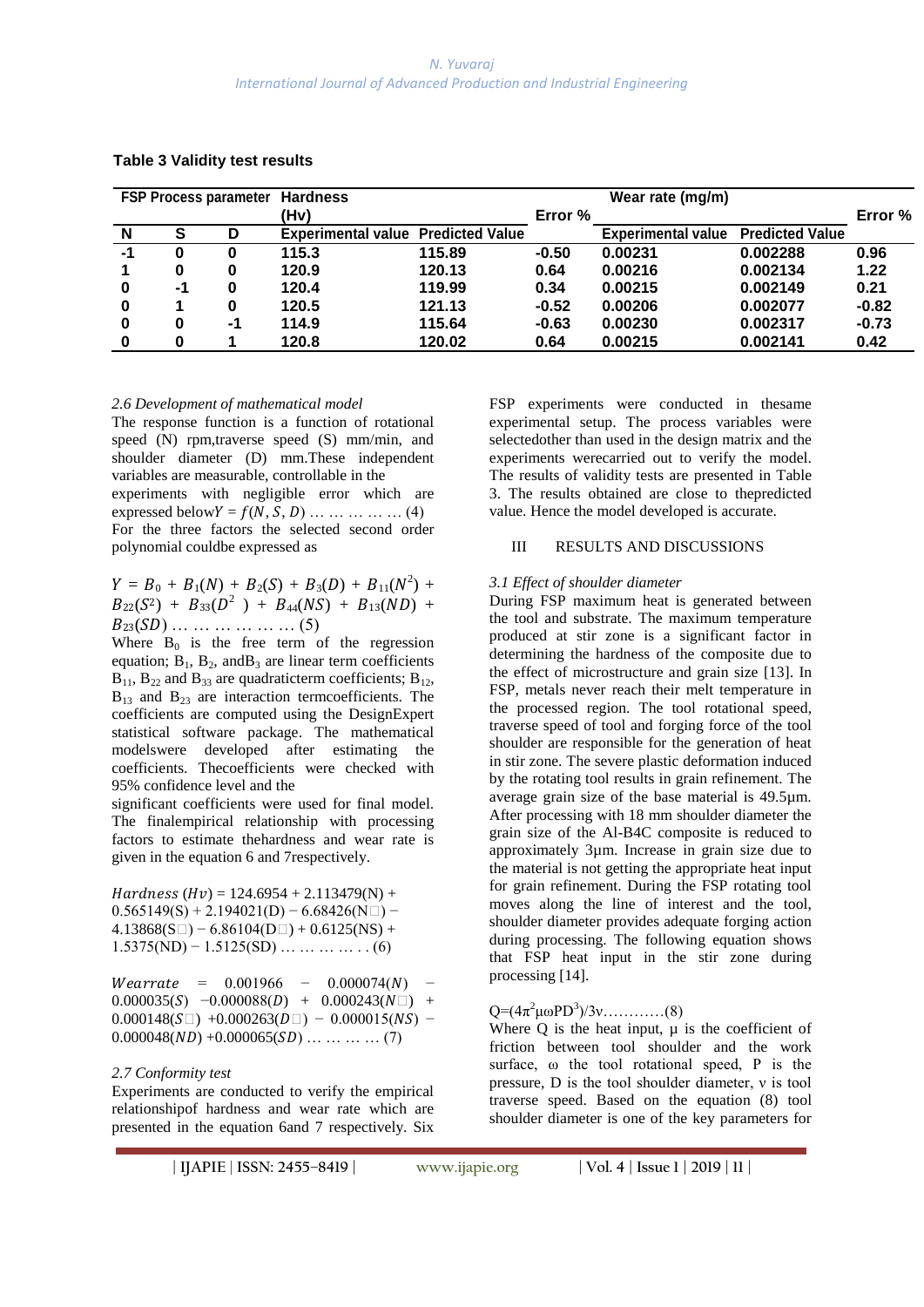governing the heat input during FSP. With an increase in the tool shoulder diameter leads to an increase in the heat input and produces a larger volume of plasticized material around the tool pin due increase in frictional area. The heat losses also higher in the larger shoulder diameter and the volume of shoulder driven metal flow reduces marginally. In the lower shoulder diameter, the heat generation is less, and it is insufficient for uniform stirring of the material. Jafari et al. [15] have observed that the FSP peak temperature of Cu/CNT composite of  $665.8^{\circ}$ C and  $449.4^{\circ}$ C for 12mm and 16mm shoulder diameter respectively. The 12mm and 16 mm shoulder diameter processed composite grain size were 4µm and 10µm respectively. The grain size of the smaller shoulder diameter processed Cu/CNT composite was much lower than, the larger diameter processed composite. The larger shoulder diameter causes more annealing effect due to the higher heat input.

The Fig. 6 shows the effect of shoulder diameter on micro hardness and wear rate values taken for the constant rotational speed of 1000 mm/min and traverse speed of 40 mm/min. The maximum hardness value observed for 18mm shoulder diameter processed specimen. The stir zone temperature was measured by using Thermal imaging camera at different shoulder diameter is shown in Fig. 7. The optimum heat input refines the grain size of the material and uniform dispersion of particles in the matrix yields the maximum hardness. Fig. 8 shows the SEM image of Al-B4C composite processed with 18mm shoulder diameter. Similarly, 18mm shoulder processed sample has lower wear rate due to the increased hardness ofprocessed region. As per Archard's relationship, higher the hardness of the material, lower the wear rate [16]

# *3.2 Effect of Tool rotational speed*

The Fig. 9 shows the effect of rotational speed on micro hardness and wear rate value taken for constant traverse speed of 40 mm/min and shoulder diameter of 18mm. The hardness value increases with increase in rotational speed from 580 rpm to 1000 rpm and then decreases. Similarly, the wear rate decreased with increase in rotational speed till 1000 rpm and then decreases. At 1000 rpm maximum hardness and minimum wear rate values are observed as 124.7Hv and 0.00197 mg/m respectively. Mosallaee et al. [17] suggested that the tool rotational rate and traverse speed are the main process variables for heat generation in the FSP. The following relationship shows the maximum heat generation with the process parameters during FSP.

T/Tm = k(w<sup>2</sup>/ v \* 10<sup>4</sup> ) <sup>α</sup>…………… (9)

Where T is the peak temperature, Tm is the melting point of the base material, ω is the tool rotational speed, v is the tool traverse speed,  $\alpha$  is the exponent and k constant are material parameters. The increase in heat ratio ( $\omega^2$ /v) leads to increasing of temperature in the stir zone. During FSP increase in temperature leads to more plastic deformation which refines the grain size of the material in the processed region. However, grain coarsening occurs with the increase in excessive peak temperature. With the increase in rotational speed decreases the grain size of the matrix material. However, after certain rotational speed, the grain size increases due to excessive heating of the material leads to the formation of grain growth and causes adverse effects on the mechanical properties. The tool rotation rate is also one of the important key input process parameter for the heat generation in FSP. According to the equation 8, the Q (heat input) has directly proportional to the tool rotation rate and inversely proportional to the tool traverse speed. This relationship is stated below [13]

 $Q \propto \omega/V$  ……… . . . . (10)

# *3.3 Effect of Traverse speed*

The Fig. 10 shows the effect of traverse speed on micro hardness and wear rate for the constant rotational speed of 1000 mm/min and shoulder diameter of 18mm. The hardness value increases with increase in traverse speed from 15 mm/min to 40 mm/min and then decreases. Similarly, the wear rate decreased with increase in traverse speed till 40 mm/min and then decreases. If the traverse speed is too low the residing time of the tool is high resulting high heat input which makes adverse material properties. According to the equation 8 the decrease in traverse speed increases the heat input causes grain growth which results in lesser hardness. T. Saeid et al. [18] have found that the mechanical properties of friction stir welded duplex stainless steel are improved with increased traverse speed. With the increase in traverse speed, the heat generated in welding is less and as a result, better mechanical properties are observed. The traverse speed is also an important process parameter for controlling the heat input.

# IV PROCESS PARAMETER OPTIMIZATION

To analyze the suitable combination of input parameters and to achieve the maximum responses the mathematical model equation's (6) and (7) were used. To obtain the optimized condition of process input parameters on hardness and wear rate the design expert software was used with various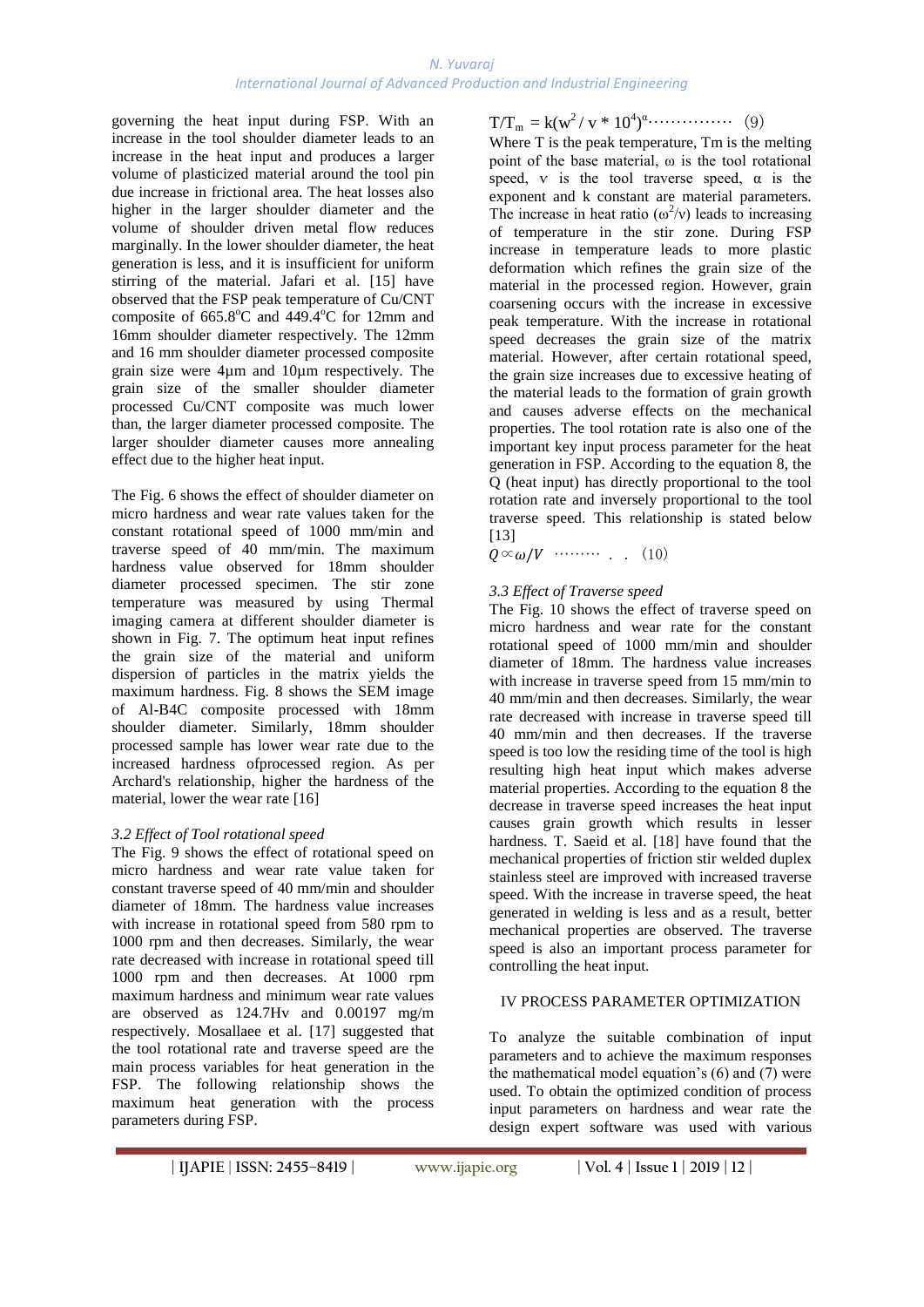combinations. The maximum achievable hardness and wear rate are 125.09Hvand 0.00195 mg/m respectively. The corresponding inputprocess parameters for obtaining both the responses are

1044.33rpm tool rotational speed, 41.05 mm/min traverse speed and18.52 mm shoulder diameter.



Fig. Effect of shoulder diameter on (a) Hardness (b) wear rate Al-B4C composite



Fig. 7 The stir zone temperature of the composite samples processed at different shoulder diameters (rotational speed 1000 rpm and traverse speed 40 mm/min)



Fig. 9 Effect of Rotational speed on (a) Hardness (b) wear rate of Al-B4C composite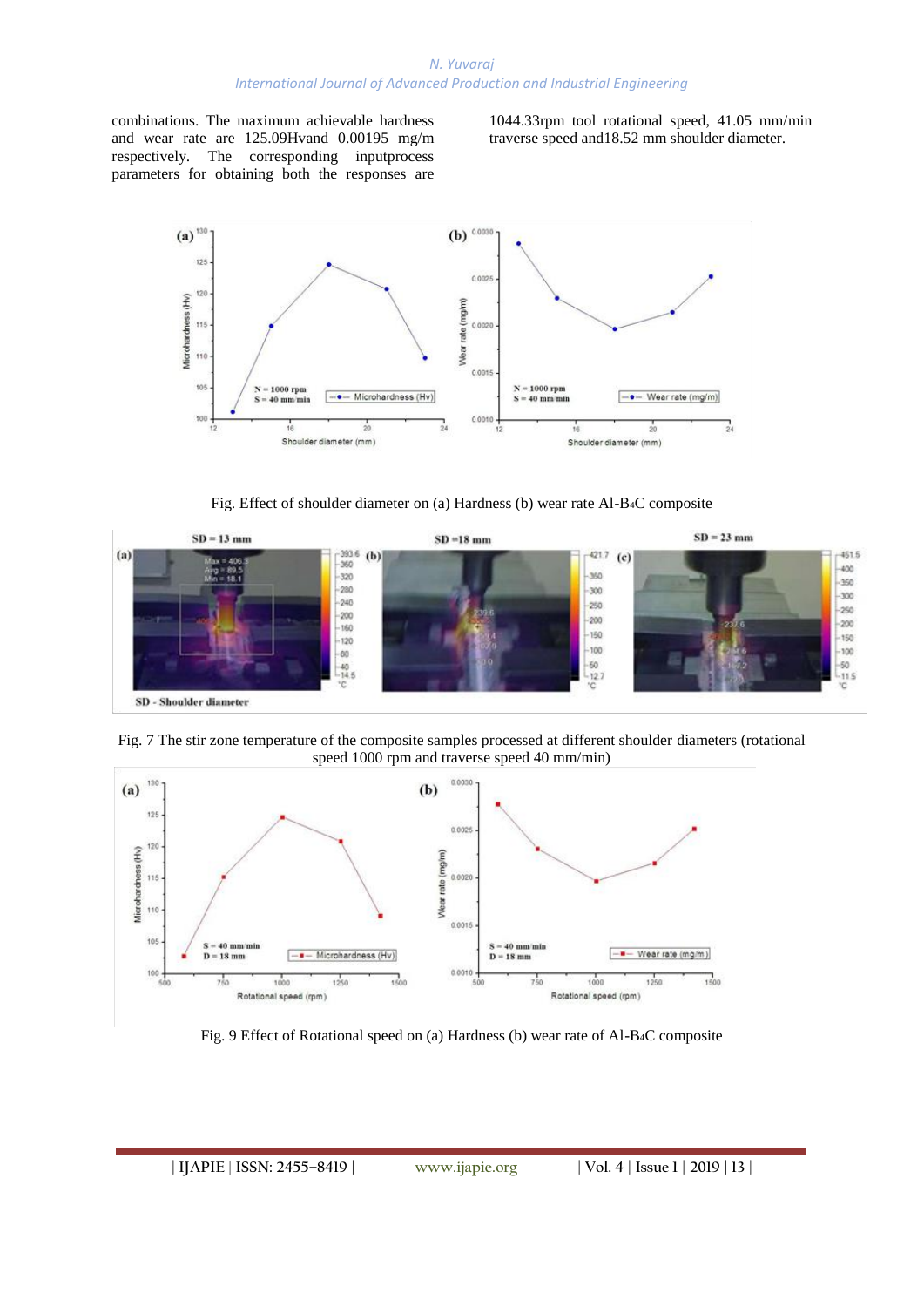*N. Yuvaraj International Journal of Advanced Production and Industrial Engineering*



Fig. 10 Effect of Traverse speed on (a) Hardness (b) wear rate of Al-B4C composite



Fig. 11 SEM Micrograph of worn surface of (a) Base material (b) 13 mm shoulder diameter sample (c) 23 mm shoulder diameter sample (d) 18 mm shoulder diameter sample [composite sample processed at rotational speed of 1000rpm and traverse speed of 40mm/min]

# V WORN SURFACE

The wear rate of the composite is the lower rate than matrix alloy. The hardness of the composite is higher than matrix alloy.

Under the same frictional conditions hard material has lower wear rate. The enhancement of the hardness of the composite is due to the refinement of grain size, uniform distribution of reinforcement